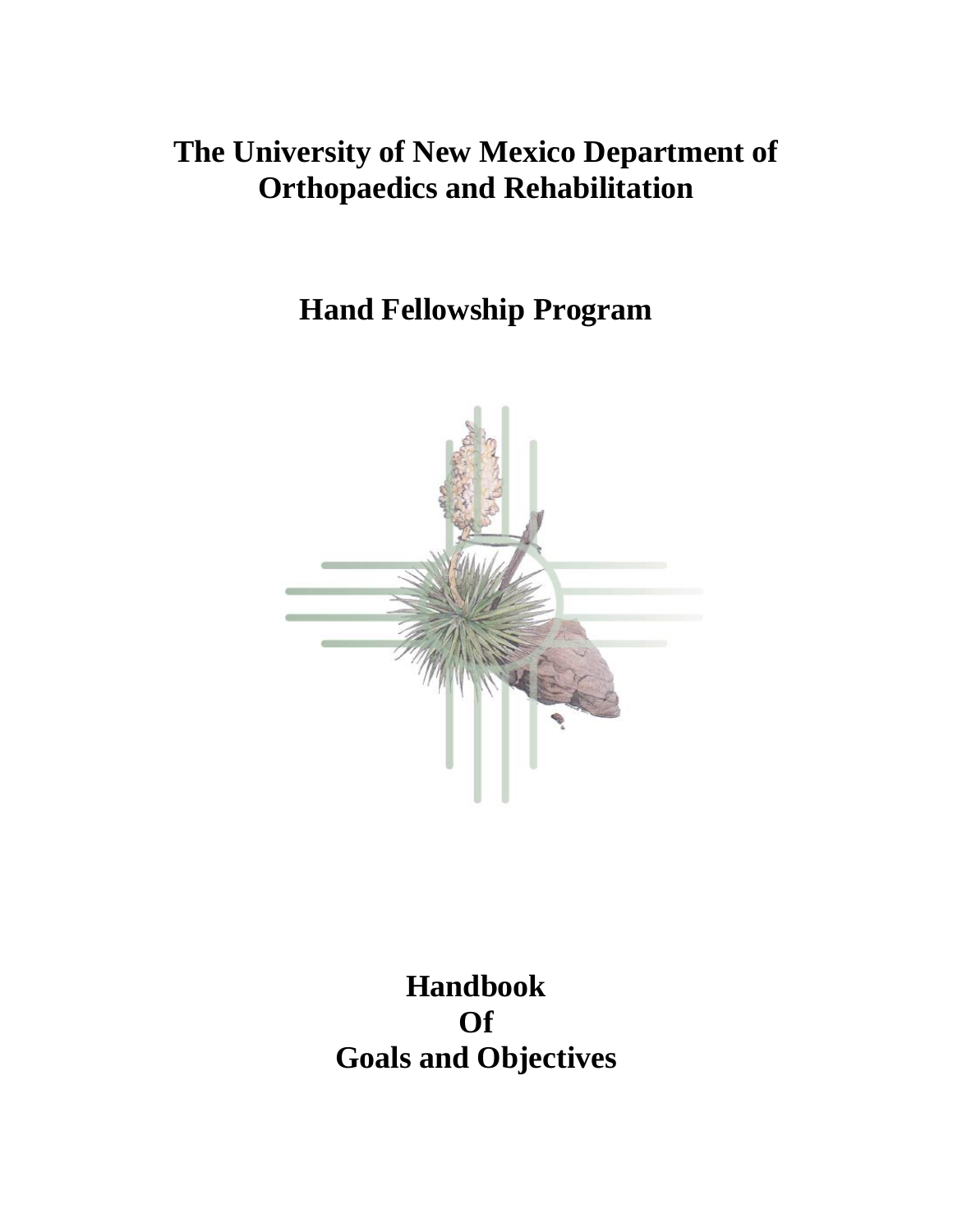## **Orthopaedics Mission Statement - Hand**

The mission of the orthopaedic hand and upper extremity fellowship program is to provide the foundation for a lifetime of learning and practice of the orthopaedic hand and upper extremity surgery, and to produce graduates who exemplify the highest ideals of our profession. It is our purpose to excel in clinical service, education, and research while maintaining the highest ethical standards, providing compassionate healthcare services, and contributing toward improvement of the healthcare delivery system.

## **Orthopaedic Department Mission, Vision and Core Values**

## *Mission*

The mission of our department is to achieve excellence in health care provider education and musculoskeletal research.

## *Vision*

It is our goal to provide our patients with the most advanced general and subspecialty orthopaedic care available through the partnership of education and research.

## *Core Values*

Our core values are to:

- 1. Provide and improve patient care in the treatment of injuries, diseases, tumors, and musculoskeletal developmental problems;
- 2. Enhance and strengthen undergraduate and postgraduate medical education for medical students, residents, fellows, physical therapists, plaster-brace technicians, emergency care medical technicians, and other allied health personnel; and
- 3. Conduct and report research activities in the investigation of medical, surgical, and physical problems involving musculoskeletal, neuromuscular, muscular-tendon, and associated structures.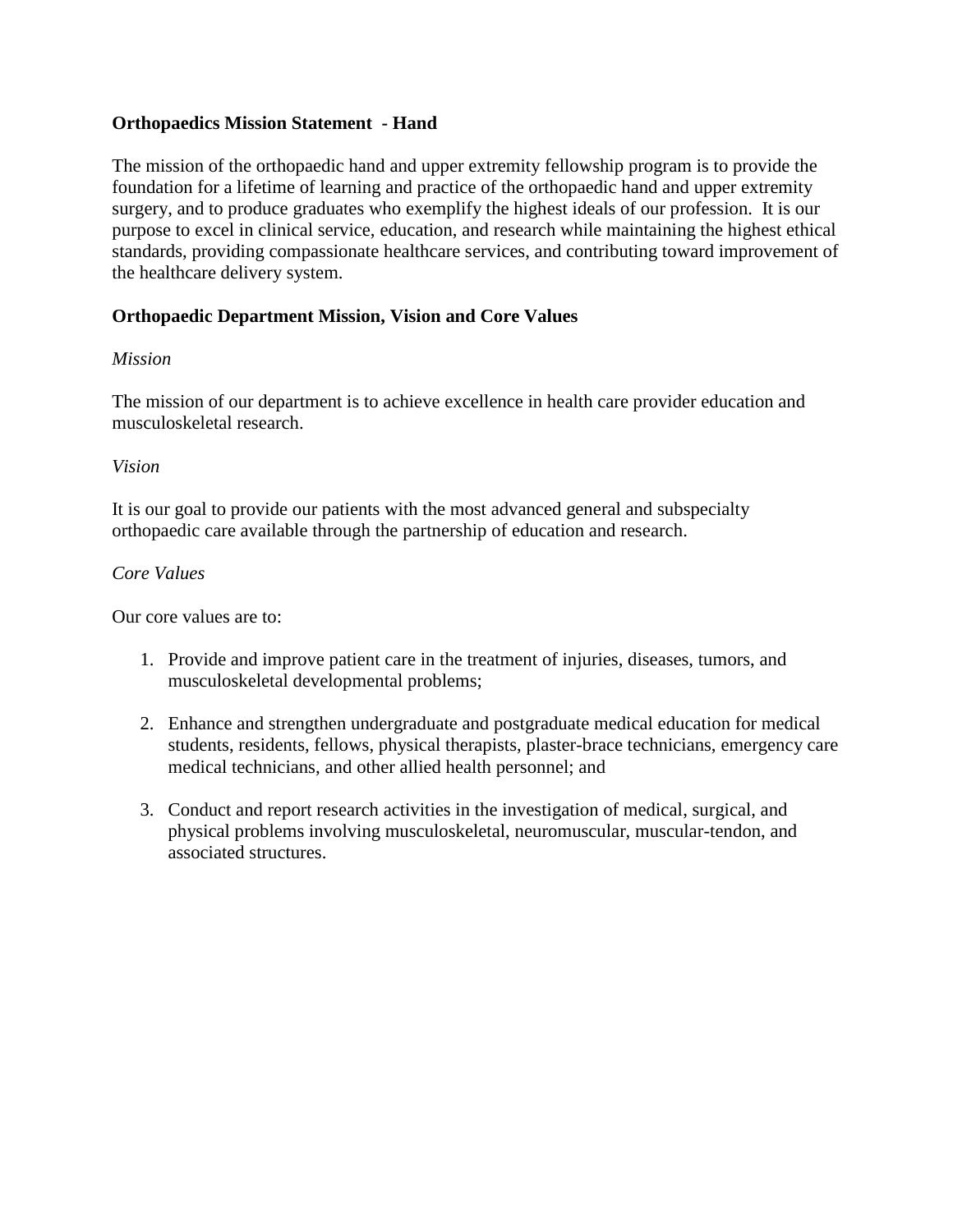#### **Program Description**

**Message from the Hand Fellowship Program Director**



Thank you for taking an interest in the Hand Fellowship Program. We have two twelve-month, RRC-accredited fellowship positions available every August 1. The next available fellowship is in August of 2015. Completion of an approved orthopaedic, plastic or general surgery residency program is required.

The program is well-balanced between congenital problems, arthritis, trauma, and microsurgery. We have a large volume of peripheral nerve injuries presenting both acute and late. The replantation service is moderately busy with about two to three cases a month. A pediatric upper extremity clinic is held weekly at Carrie Tingley Hospital. There is a microsurgery research laboratory with a full-time technician and three microscopes available at all times during the week for practice, teaching and research. Free flaps are also covered during the fellowship. The orthopaedic service does its own flaps. In addition, we have an active biomechanics research laboratory.

**Moheb S. Moneim, MD**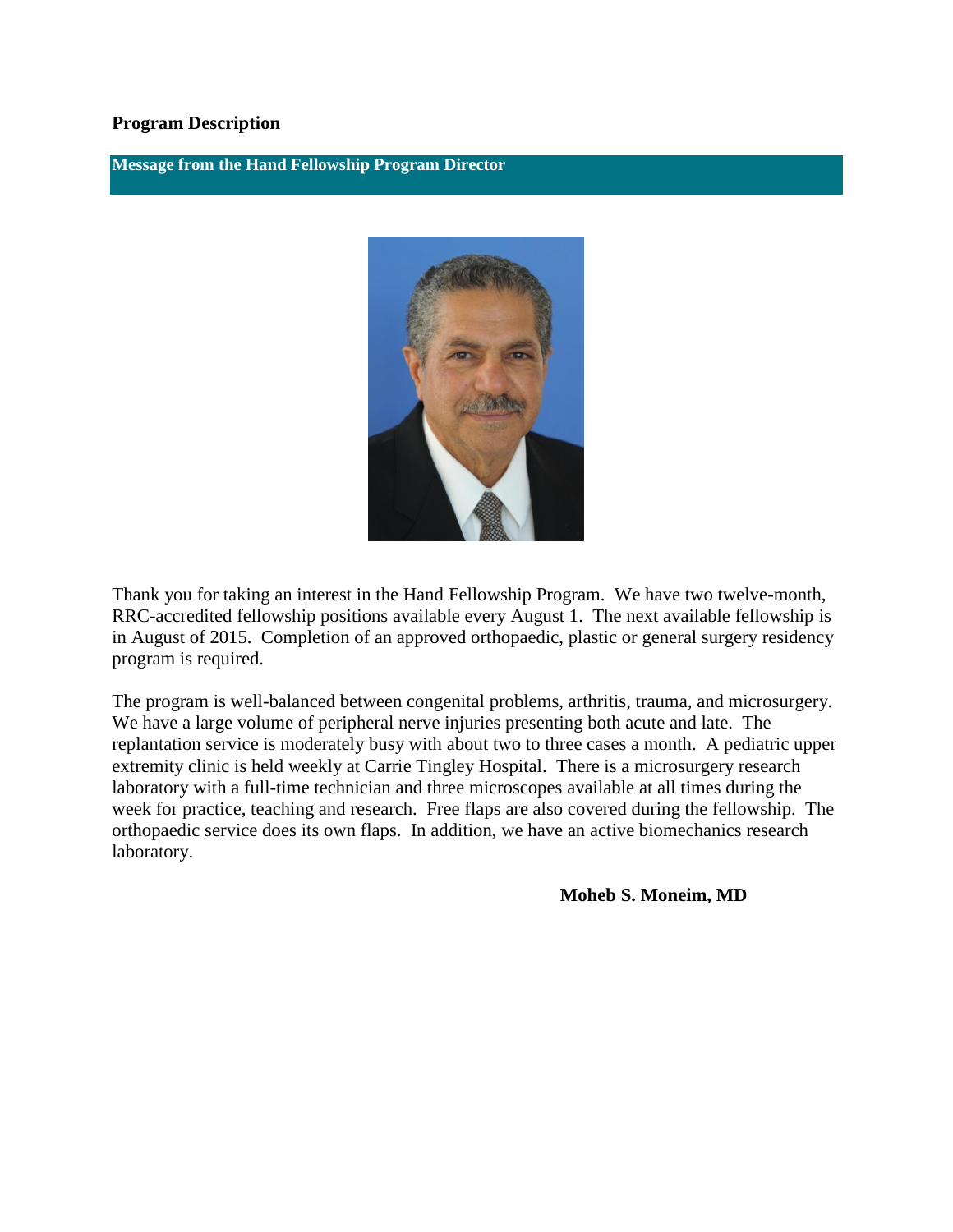## **Goals & Objectives:**

- **1.** Overall goals and objectives of the program are best accomplished by recruiting the most qualified candidates for fellowship training and providing an atmosphere conducive to learning.
- **Basic Sciences:** Basic science of orthopaedic hand is part of the curriculum as follows:
	- o 1) Fellow participates in the resident lecture series. The first of 9 blocks is devoted to basic science, of which trauma is a large component. This includes biomechanics of fracture and fracture fixation, biology of fracture healing and anatomy.
	- $\circ$  2) Fellow specific lectures also include a basic science section for each clinical topic including specific anatomical consideration. See lecture titles in the Scholarly Activity section of the manual.
- **Clinical Topics:** The curriculum will cover all areas of clinical orthopaedics pertaining to the hand and also include primary care topics relevant to trauma. Conferences will be attended by faculty members of the Orthopaedic Department. Clinical topics will be covered in the fellow curriculum and fellow participation in the resident curriculum Wednesday morning and evenings.
- **Lifelong Learning:** An environment of inquiry will be supported through all levels of the training program. The concepts of practice-based learning and improvement, including Evidence Based Medicine, will be taught and emphasized across the spectrum from learning through patient care in an effort to facilitate development of an attitude of perpetual learning. This involves critical review of literature and application to practice.
- **Research:** Fellows will be introduced to research methodology early in the year. Fellows will be expected to participate in meaningful research projects during the year. Protected time for research is provided to all fellows during their weekly schedule. Prior to graduation, each fellow is expected to complete a research project. Faculty will provide guidance and support. Sources of funding for research support are available for projects of sufficient scope.
- **Patient Care:** The fellows work with a PG4 and PG2 on the Hand Service as team leader. This requires close communication with the residents and excellent availability to help out both in the ER, OR, clinic and on the floor. The fellows round on the inpatients on the hand service daily and write a progress note. The fellows need to be familiar with the inpatients on the hand service.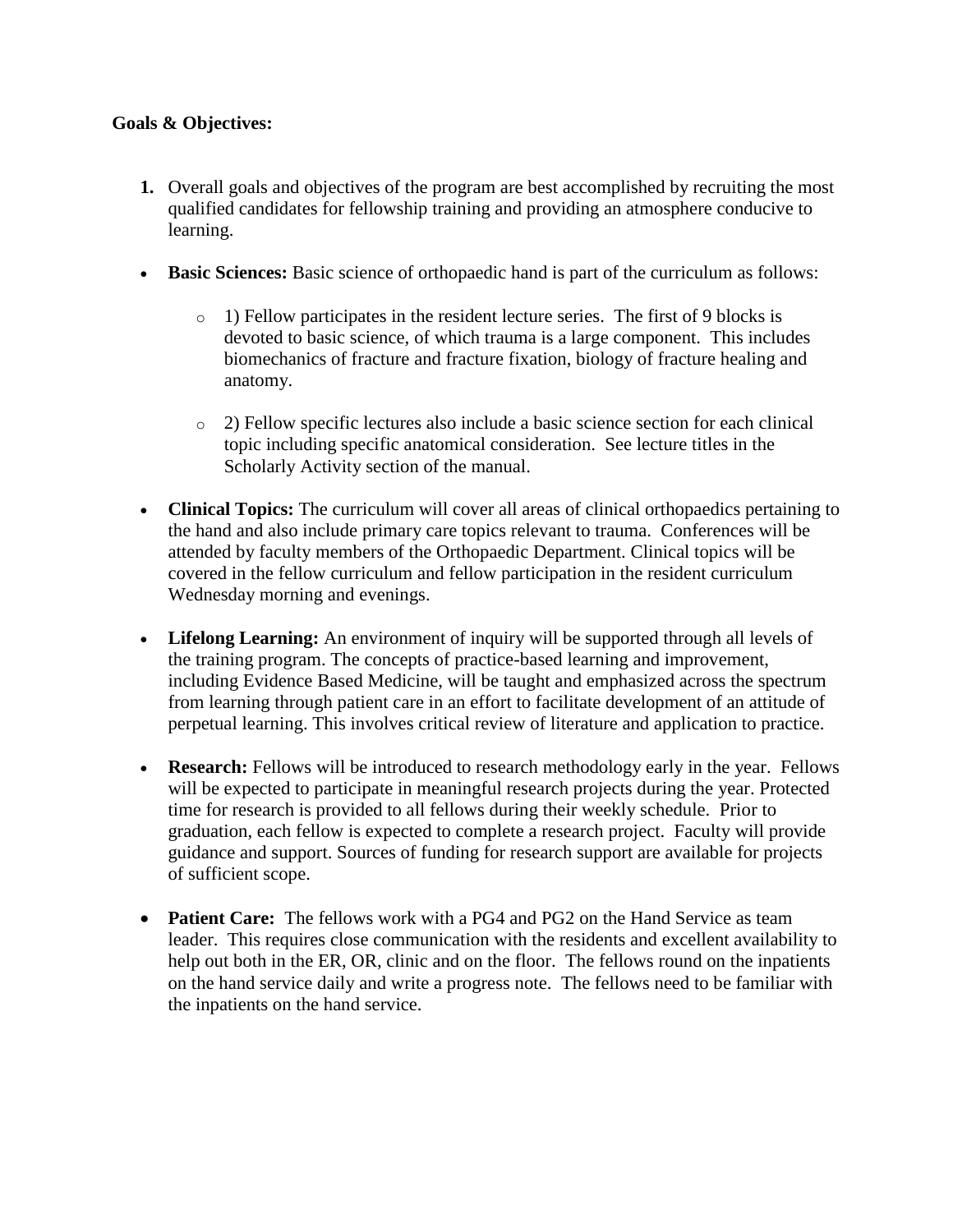- **Interpersonal and Communication Skills:** Fellows will be exposed to a curriculum and environment that teaches and stimulates the effective exchange of information among health care professionals as a functional team and during the interaction between the physician and the patient, family, and other health professionals.
- **Professionalism & Ethics:** Faculty and fellows will maintain an environment of professionalism including behavior expected of professionals and adherence to ethical principles and sensitivity to a diverse patient population including Native Americans.
- **Systems-Based Practice:** Faculty and fellows will encourage an environment of learning and patient care that considers the overall context of health care delivery in the greater societal paradigm that is of optimal value. Care is based in a Level 1 Trauma center with a wide ranging referral base.
- **Working Environment:** Fellows will work in an environment that emphasizes an appropriate balance between the demands of patient care, the value of hands-on learning, and the potential risk of medical errors. Fellows will be expected to work within the guidelines of the 80 hour work week. Fellows and faculty will be expected to understand and practice the principles of an effective work environment.
- **Evaluative Process:** Faculty and fellows will work within an educational framework that facilitates multiple and frequent modes of evaluation and utilizes the evaluative process in an effort to continually improve the educational and patient care processes.

## **Competency-Based Goals and Objectives**

**2.** Appendix I contains, in table format, the six core competencies as defined by the ACGME as well as the required skills for each competency, example components, teaching and evaluation methods which will be used by the program.

## **Hand Specific Goals and Objectives**

- 1. Goals:
	- a. To learn the discipline of hand at the expected level of a hand specialist
	- b. To know the surgical anatomy of the discipline
	- c. To develop advanced differential diagnostic skills
	- d. To learn advanced radiologic interpretive techniques
	- e. To develop proficiency in open, closed and percutaneous technique in the treatment of hand injuries and conditions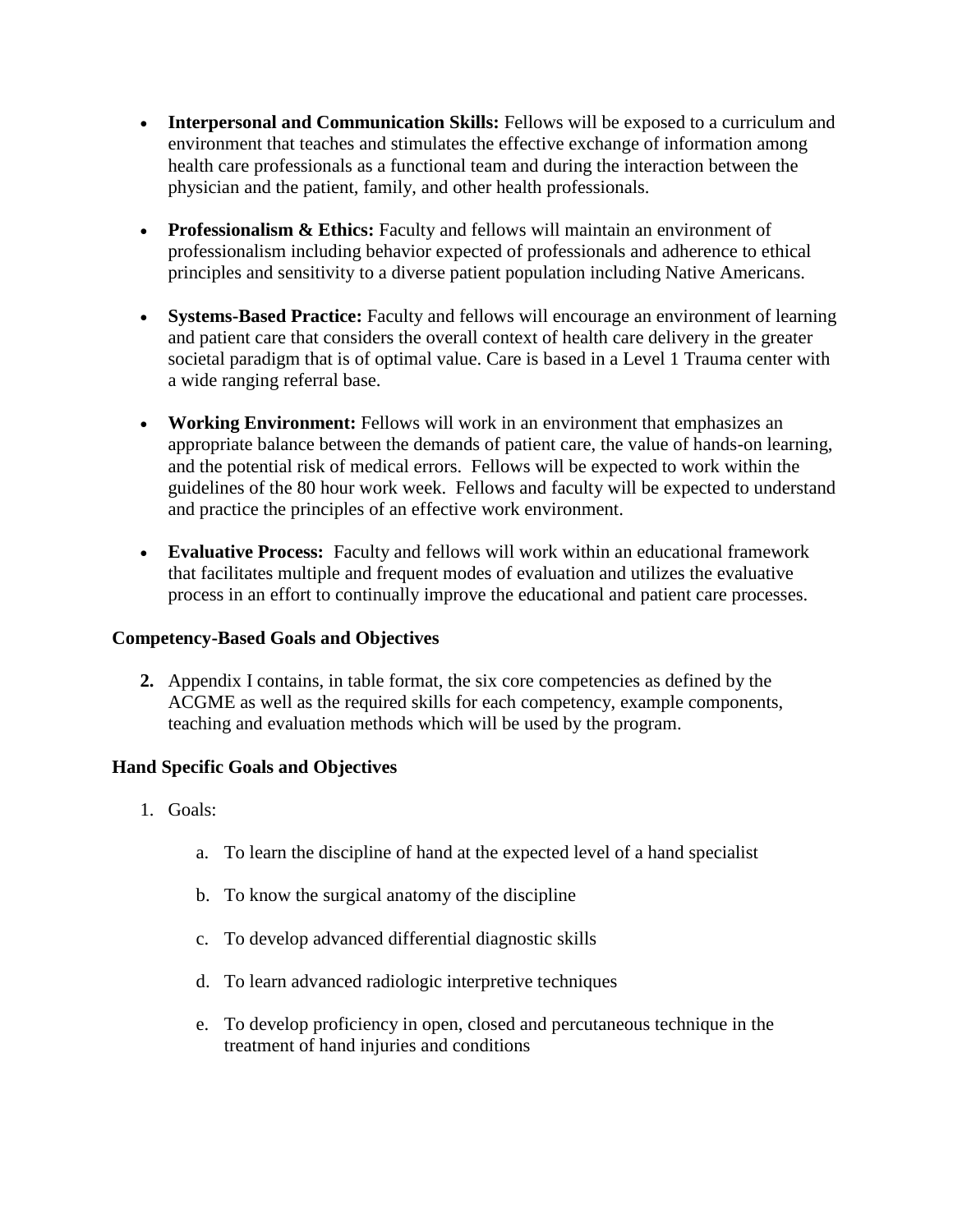#### 2. Objectives

- a. Patient Care:
	- i. Delivery of patient care that is compassionate and respectful, particularly in the context of hand trauma as well as congenital and acquired deformity.
	- ii. Development of interview skills that are accurate, complete, and include relevant issues such as hand dominance, occupation, and mechanism of injury.
	- iii. Develop and carry out patient care management plans that include other medical disciplines.
- b. Be able to counsel and educate patients and families, and be familiar with available resources to assist this process, with regard to the common hand problems, therapy, and prosthetic and orthotic referrals.
- c. Be able to work cooperatively with the multidisciplinary team framework that is essential to the management of patients with congenital deformities.
- d. Patient care is evaluated through the use of faculty observation, graduated level of responsibility, and a mid-year written examination.
- 3. Medical Knowledge:
	- a. Be able to integrate knowledge of the basic science of neoplasms of the hand (including molecular biology, genetics, embryology, pharmacology) with clinical care.
	- b. Apply the knowledge of hand anatomy to various hand problems as well as surgical dissection
- 4. Practice Based Learning and Improvement:
	- a. Apply the principles of Evidence Based Medicine to the evaluation, treatment, and prognosis of patients with hand disorders.
	- b. Organize and lead the Hand session of Journal Club.
	- c. Actively participate in the process of educating patients and their families about issues relating to hand disorders.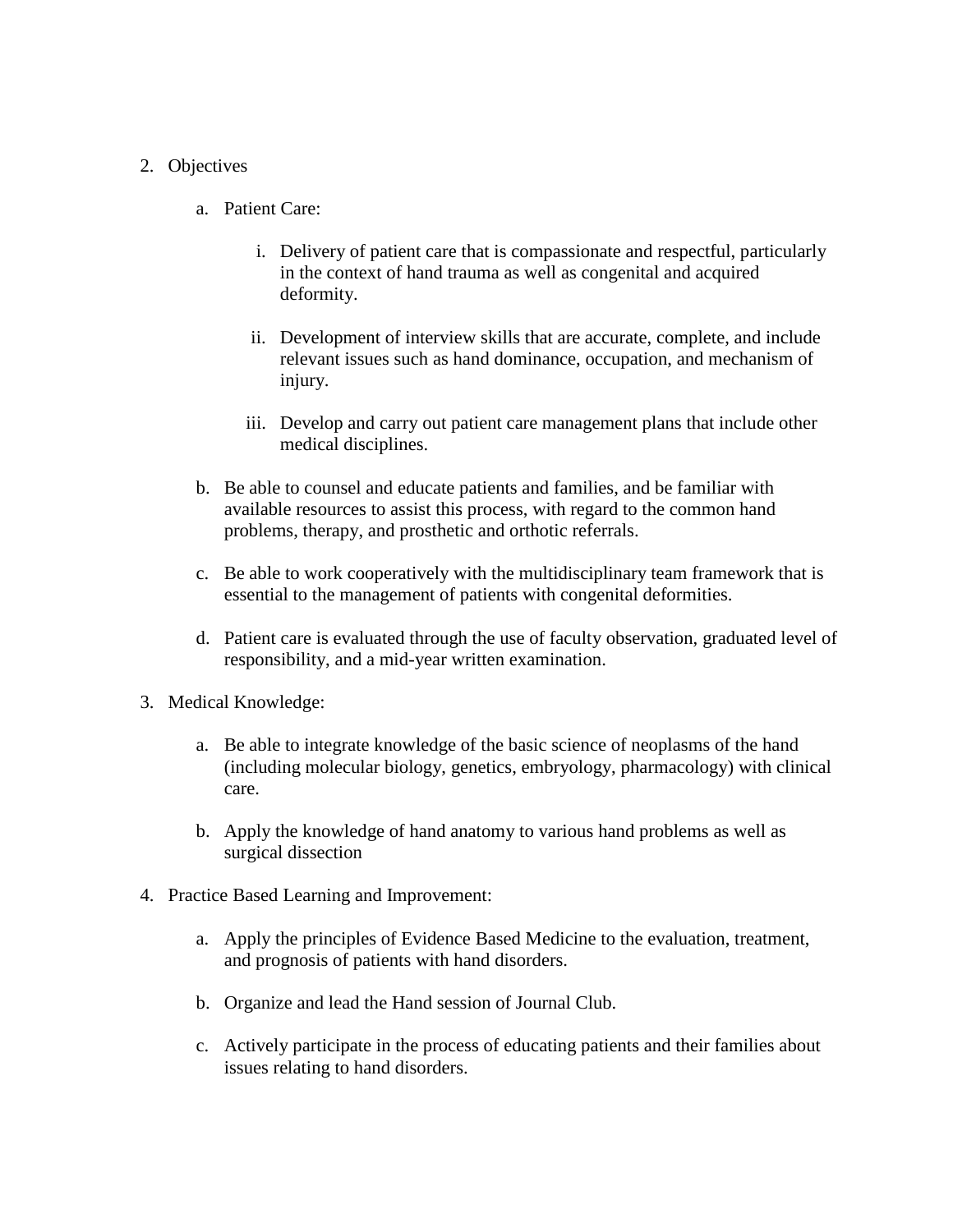- 5. Interpersonal and Communication Skills:
	- a. Demonstrate ability to communicate effectively with patients and their families, including the use of effective listening skills, across the spectrum of age, diagnosis, and degrees of complexity unique to hand surgery.
- 6. Professionalism:
	- a. Demonstrate professional behavior that is respectful, altruistic, ethically sound, and sensitive to patient dignity.
- 7. Systems-Based Practice:
	- a. Understand the role of hand surgery, and orthopaedic surgery in general, in the context of the larger system.
	- b. Demonstrate a working knowledge of the medical delivery system.
	- c. Practice cost effective care. Be able to demonstrate an appropriate cost effective work-up of a patient with a new hand problem.
	- d. Advocate for patients within the healthcare system.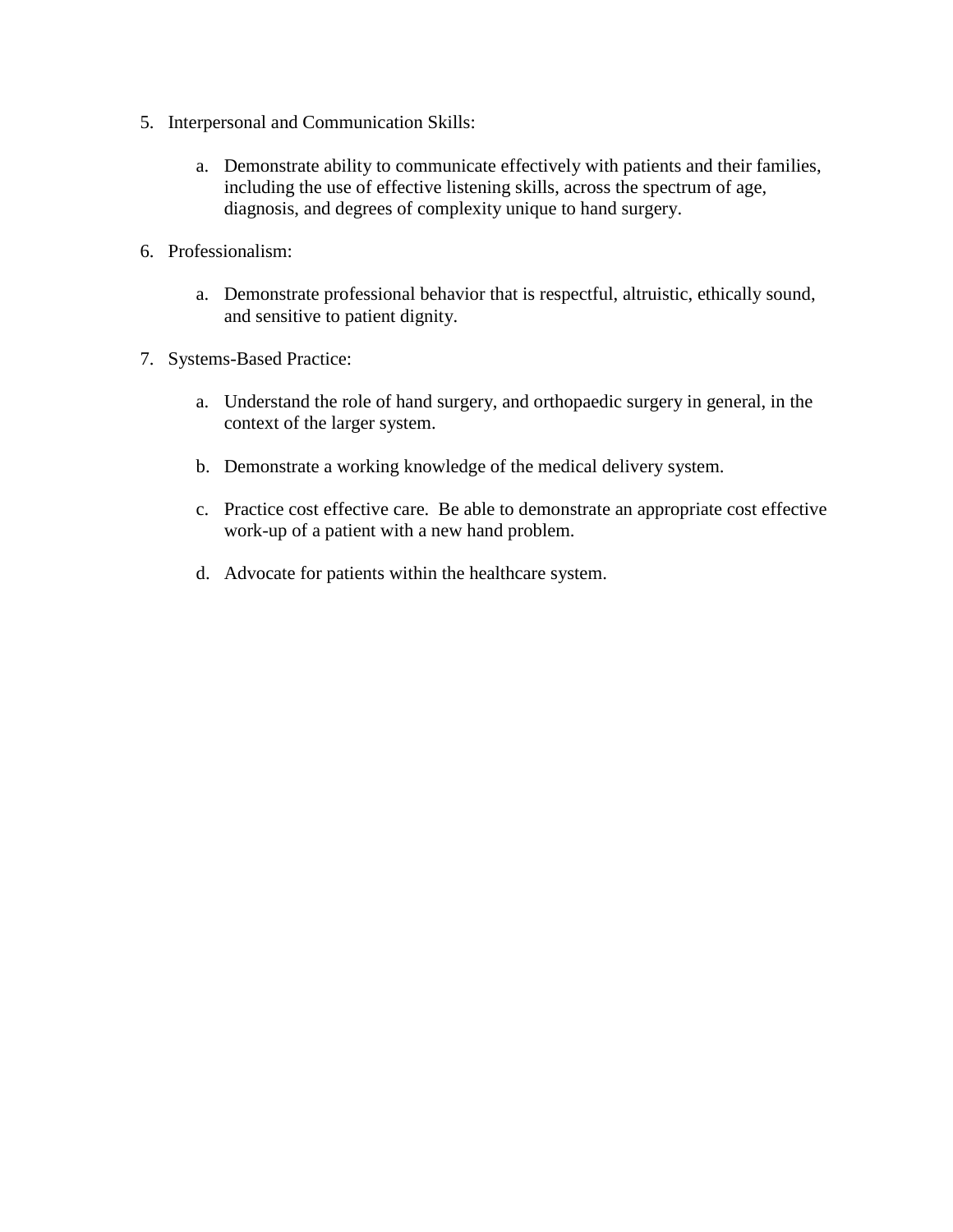## **Policies and Procedures**

Most of our policies and procedures are located in the Policies and Procedures section of this manual. Policies governed by Graduate Medical Education can be found in the Houseofficers Handbook, which is also available online at [http://hsc.unm.edu/som/gme/handbook/intro\\_houseoffcrs.shtml](http://hsc.unm.edu/som/gme/handbook/intro_houseoffcrs.shtml)

## **On-Call Activities**

Fellows will not have any in-house call. Except the two days specified in the checklist.

## **Call Schedule:**

This call schedule is turned into the Medical Residency Coordinator the month prior to call. One fellow, designated as the microvascular back-up fellow, must be present at all times in the Albuquerque area and available to come in and help with difficult cases. The two fellows must work together when scheduling leave, both educational and vacation, to assure that one will always be present to provide coverage.

## **Policies Regarding Clinical Responsibilities, Graduated Levels of Supervision, and Criteria for Promotion**

Curriculum Guidelines for the fellowship are provided as a separate document. It is the fellow's responsibility to occasionally review these and insure that the stated objectives are being met. A *general* guideline follows:

## **Dress Code**

Fellows are expected to dress in business attire when working in the clinic and with patients. This means a suit and tie for those who identify themselves as male-gendered, and the equivalent for those who self-identify as female. Polo shirts and short sleeves are not to be worn in the clinical setting.

## **Fellow Clinical Responsibilities:**

The primary responsibility of the Hand fellow is the efficient and effective operation of the orthopaedic hand service at University of New Mexico Hospital. In order to accomplish these responsibilities, a fellow has the following job description:

• The fellow must coordinate clinical coverage with the resident team on the Hand rotation. They should ensure adequate balance of exposure to evaluating and treating patients in the clinic as well as providing surgical treatment in the operating room. On average, fellows will spend 4 half-days a week in the clinic and 5 half-days a week in the operating room. Time amounting to one half day a week is reserved for scholarly activities.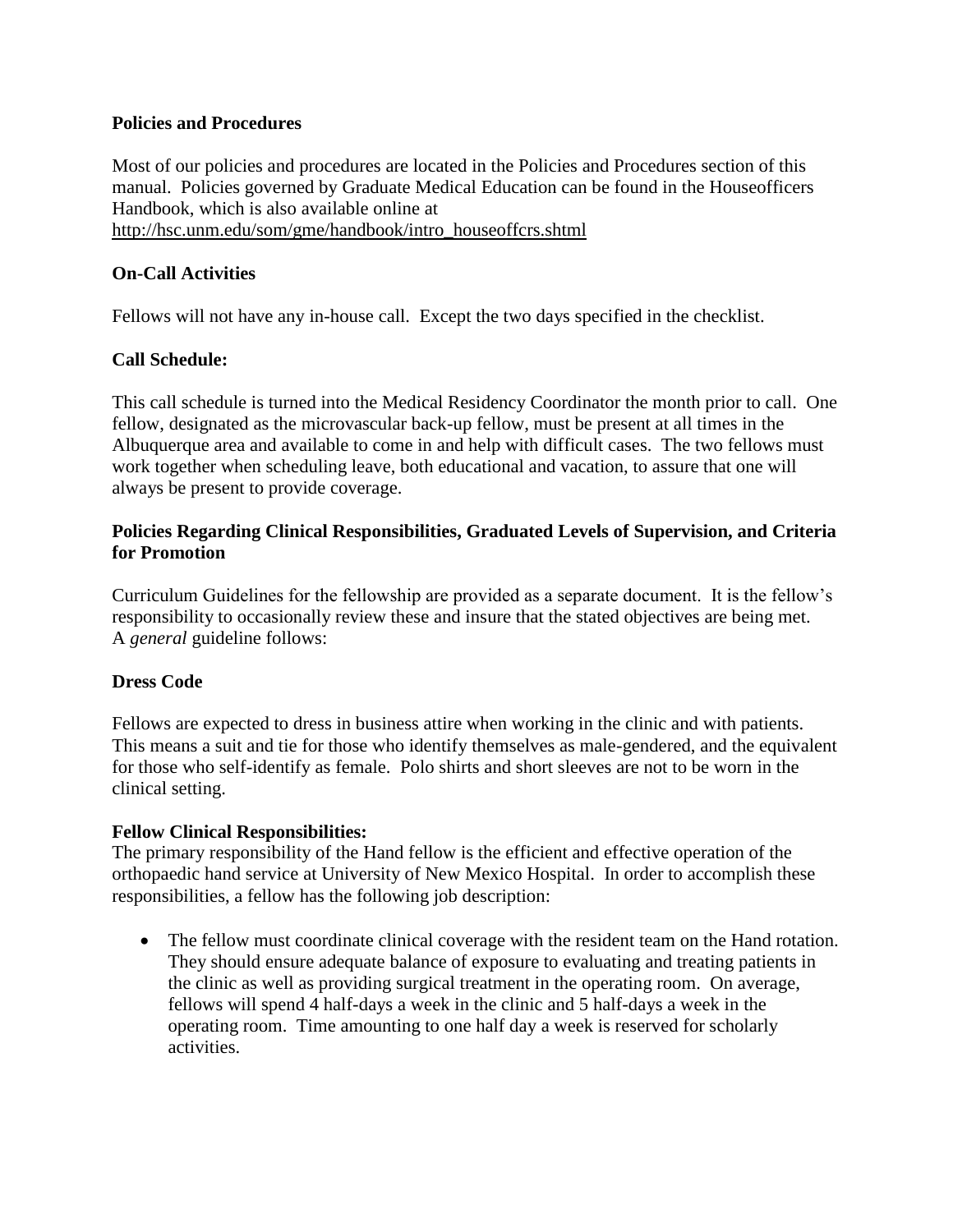- When there is an attending out on leave, the fellow will work with another attending in the clinic or the OR unless other arrangements have been made.
- The fellow helps run the Hand OR add on room Wednesdays (when not in lecture) and assists on other days as allowed by the duties.
- Fellow participants in the hand component of the residency curriculum including Wednesday morning and evening. The 3 hour Wednesday will typically have the fellow presenting a 1 hour lecture and discussing the 2 hour topics.
- The fellow is expected to attend the weekly Wednesday morning conference and to have read the articles related to the topic of discussion for that week.
- The fellow will attend the monthly journal club in conjunction with the fellowship program. The fellow will be asked to assist in the didactic teaching of residents, medical students and allied health professionals in areas of trauma. This may include lectures, anatomy dissections, motor skills labs, etc. The fellows give one grand rounds during the fellowship year.
- The fellow should communicate daily with the hand faculty. The fellow is responsible to know of upcoming surgical cases and should assist the residents in pre-op planning and executing a treatment plan.
- The fellow should establish a spirit of cooperation and mutual support among the residents, and be willing to support their problems in discussion with the faculty.
- The fellow has the opportunity to attend and help teach the annual SWOTA PGY2 conference.

## **Criteria for Completion**:

The fellow should evidence maturity in judgment in the approach to solving orthopaedic hand problems and recommendations for treatment. Sound decisions should be based on wellgrounded principles. The ability to act singly or in conjunction with others should be demonstrated in the performance of his/her duties. A well-rounded background in the orthopaedic literature should have been accumulated at the time of the annual review by the staff. The fellow should perform within the Department of Orthopaedics standards. The fellow should possess all of the necessary attributes that would qualify him/her for successful completion of the American Board of Orthopaedic Surgeons certification examination.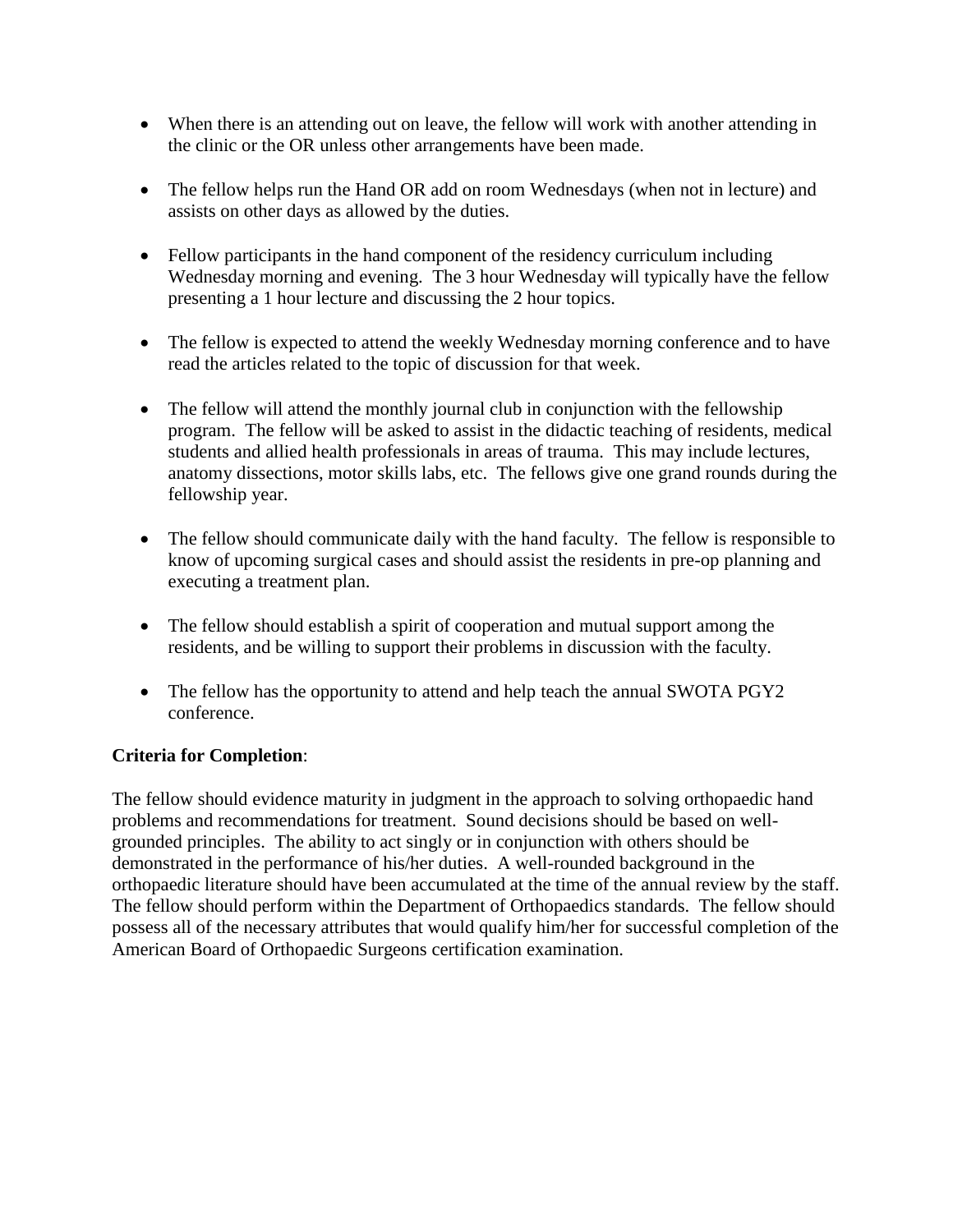#### **Appendix II**

#### **SCHEDULE**

#### WEDNESDAY MORNINGS

| $6:30 - 7:30$ A.M.  |                                                   | <b>DIDACTICS</b>                                                     |
|---------------------|---------------------------------------------------|----------------------------------------------------------------------|
|                     |                                                   | $7:30-8:30$ A.M. (1 <sup>st</sup> Wednesday) MORBIDITY AND MORTALITY |
| $7:30 - 8:30$ A.M.  |                                                   | <b>GRAND ROUNDS</b>                                                  |
| $8:30 - 9:30$ A.M.  |                                                   | <b>CASE CONFERENCE</b>                                               |
|                     | $8:30 - 9:30$ A.M. $(4th$ Wednesday) JOURNAL CLUB |                                                                      |
| $9:00 - 12:00$ P.M. |                                                   | <b>Resident DIDACTIC SESSION</b>                                     |
|                     |                                                   | (The Hand Fellow participates when hand topics are                   |
|                     |                                                   | <i>presented</i> )                                                   |

Fellows are required to attend Grand Rounds every Wednesday morning at 7:30 a.m. and Indications Conference every Friday morning at 7:15 a.m. The fellows and hand attendings are scheduled periodically to provide hand lectures during the Wednesday resident lectures between 9:00 a.m. and noon. The lecture schedule is available from the Medical Residency Coordinator. The fellows should determine who is going to be responsible for which lectures at the beginning of the year. The fellow student should work with the attending in preparing these lectures. Fellows are required to attend and participate in resident education lectures on Wednesday morning when the topic is hand surgery. There are a total of three hand blocks throughout the year with three talks in each block.